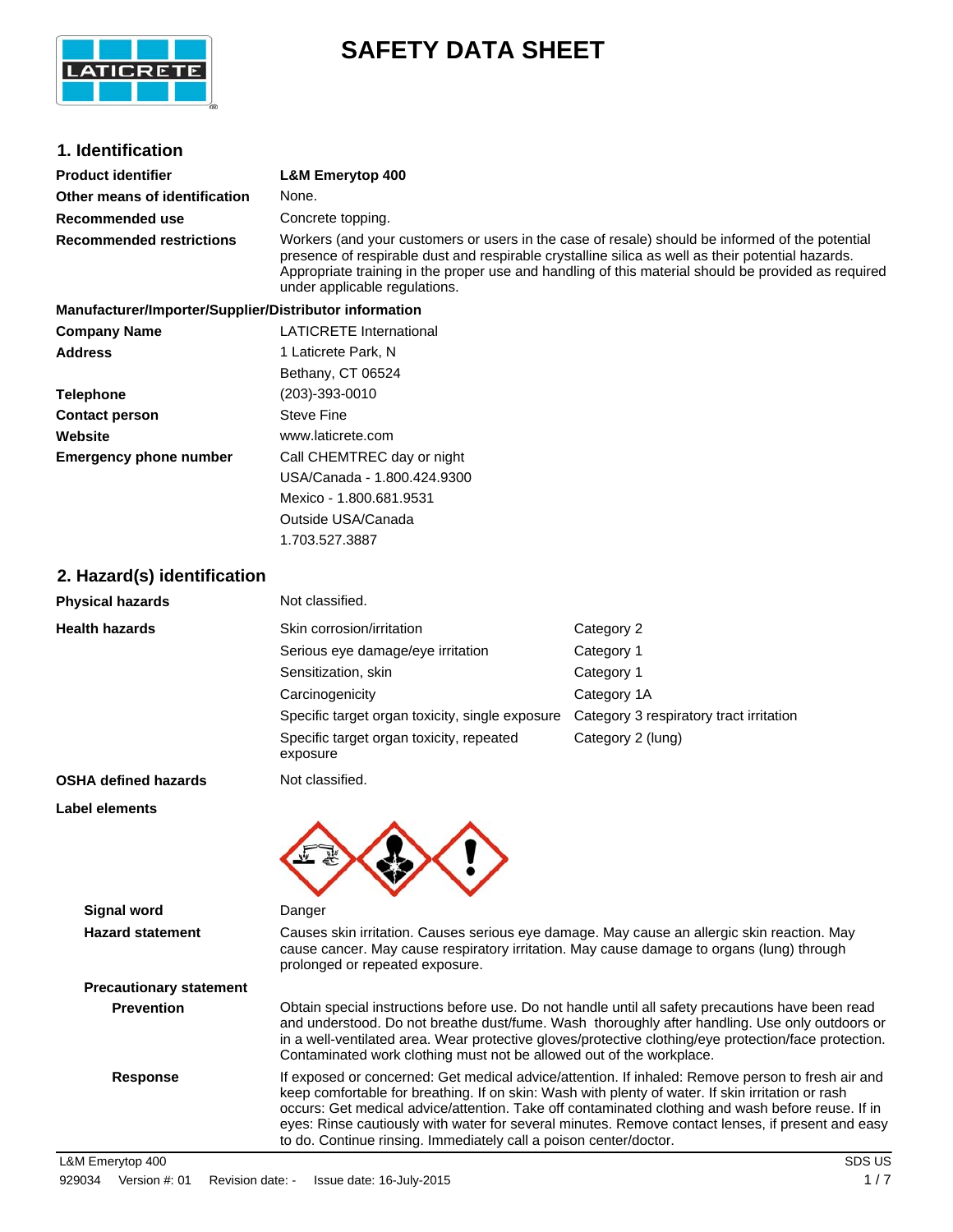# **3. Composition/information on ingredients**

**Mixtures**

| <b>Chemical name</b>   | <b>CAS number</b> | %         |
|------------------------|-------------------|-----------|
| Aluminum oxide         | 1344-28-1         | $35 - 45$ |
| Silica Sand            | 14808-60-7        | $25 - 30$ |
| <b>Portland Cement</b> | 65997-15-1        | $20 - 25$ |
| Fly ash                | 68131-74-8        | $4 - 6$   |
| Silica, fume           | 69012-64-2        | $1 - 2$   |

**Composition comments**

All concentrations are in percent by weight unless ingredient is a gas. Gas concentrations are in percent by volume.

# **4. First-aid measures**

| <b>Inhalation</b>                                                            | Remove victim to fresh air and keep at rest in a position comfortable for breathing. Call a physician<br>if symptoms develop or persist.                                                                                    |
|------------------------------------------------------------------------------|-----------------------------------------------------------------------------------------------------------------------------------------------------------------------------------------------------------------------------|
| <b>Skin contact</b>                                                          | Wash off with soap and plenty of water. If skin irritation or rash occurs: Get medical<br>advice/attention. Take off contaminated clothing and wash before reuse.                                                           |
| Eye contact                                                                  | Do not rub eyes. Immediately flush eyes with plenty of water for at least 15 minutes. Remove<br>contact lenses, if present and easy to do. Continue rinsing. Call a physician or poison control<br>center immediately.      |
| Ingestion                                                                    | Rinse mouth. Get medical attention if symptoms occur.                                                                                                                                                                       |
| <b>Most important</b><br>symptoms/effects, acute and<br>delayed              | Rash. Coughing. Irritant effects. Symptoms may include stinging, tearing, redness, swelling, and<br>blurred vision. Permanent eye damage including blindness could result. Prolonged exposure may<br>cause chronic effects. |
| Indication of immediate<br>medical attention and special<br>treatment needed | Provide general supportive measures and treat symptomatically.                                                                                                                                                              |
| <b>General information</b>                                                   | Ensure that medical personnel are aware of the material(s) involved, and take precautions to<br>protect themselves. IF exposed or concerned: Get medical advice/attention. Wash contaminated<br>clothing before reuse.      |

# **5. Fire-fighting measures**

| Suitable extinguishing media                                     | Water fog. Foam. Dry chemical powder. Carbon dioxide (CO2).                                   |
|------------------------------------------------------------------|-----------------------------------------------------------------------------------------------|
| Unsuitable extinguishing<br>media                                | None known.                                                                                   |
| Specific hazards arising from<br>the chemical                    | During fire, gases hazardous to health may be formed.                                         |
| Special protective equipment<br>and precautions for firefighters | Self-contained breathing apparatus and full protective clothing must be worn in case of fire. |
| <b>Fire fighting</b><br>equipment/instructions                   | In case of fire and/or explosion do not breathe fumes.                                        |
| <b>General fire hazards</b>                                      | No unusual fire or explosion hazards noted.                                                   |

### **6. Accidental release measures**

| <b>Personal precautions,</b><br>protective equipment and<br>emergency procedures | Keep unnecessary personnel away. Keep upwind. Avoid formation of dust. Wear appropriate<br>protective equipment and clothing during clean-up. Do not touch damaged containers or spilled<br>material unless wearing appropriate protective clothing. Ensure adequate ventilation. |
|----------------------------------------------------------------------------------|-----------------------------------------------------------------------------------------------------------------------------------------------------------------------------------------------------------------------------------------------------------------------------------|
| Methods and materials for<br>containment and cleaning up                         | Stop the flow of material, if this is without risk. Sweep or shovel up material and place in a clearly<br>labeled container for waste. Collect dust using a vacuum cleaner. Following product recovery,<br>flush area with water.                                                 |
| <b>Environmental precautions</b>                                                 | Avoid discharge into drains, water courses or onto the ground.                                                                                                                                                                                                                    |

L&M Emerytop 400 SDS US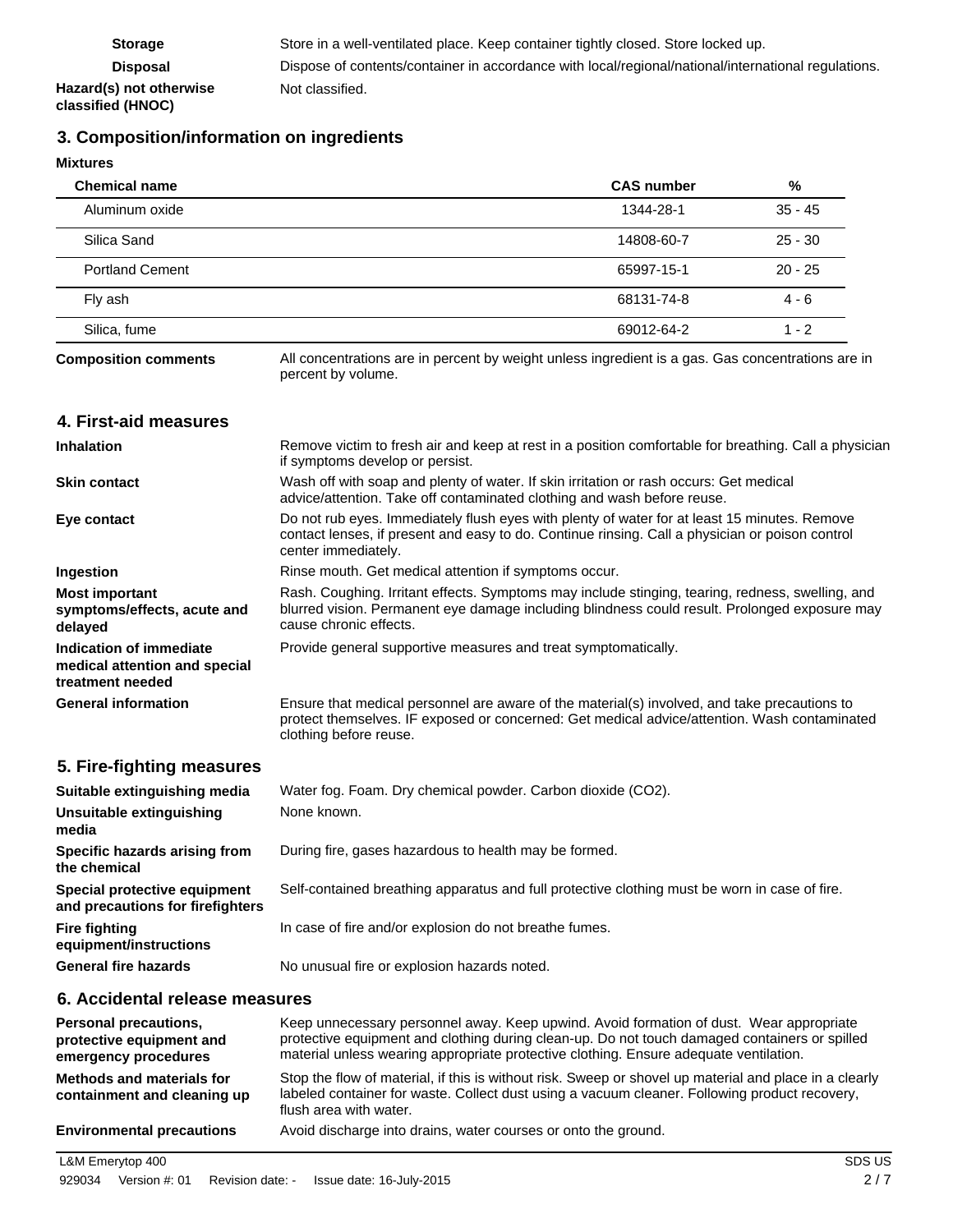# **7. Handling and storage**

**Precautions for safe handling**

Do not handle until all safety precautions have been read and understood. Minimize dust generation and accumulation. Wear appropriate personal protective equipment. Do not breathe dust. Avoid contact with eyes, skin, and clothing. Provide adequate ventilation. Observe good industrial hygiene practices.

**Conditions for safe storage,** Keep container tightly closed. Store in a cool, dry place out of direct sunlight. **including any incompatibilities**

# **8. Exposure controls/personal protection**

### **Occupational exposure limits**

### **US. OSHA Table Z-1 Limits for Air Contaminants (29 CFR 1910.1000)**

| <b>Components</b>                                                        | <b>Type</b> | Value             | <b>Form</b>          |
|--------------------------------------------------------------------------|-------------|-------------------|----------------------|
| Aluminum oxide (CAS<br>1344-28-1)                                        | PEL         | $5$ mg/m $3$      | Respirable fraction. |
|                                                                          |             | $15 \text{ mg/m}$ | Total dust.          |
| <b>Portland Cement (CAS</b>                                              | PEL         | $5$ mg/m $3$      | Respirable fraction. |
| 65997-15-1)                                                              |             |                   |                      |
|                                                                          |             | 15 mg/m3          | Total dust.          |
| US. OSHA Table Z-3 (29 CFR 1910.1000)                                    |             |                   |                      |
| <b>Components</b>                                                        | <b>Type</b> | <b>Value</b>      | <b>Form</b>          |
| <b>Portland Cement (CAS</b><br>65997-15-1)                               | <b>TWA</b>  | 50 mppcf          |                      |
| Silica Sand (CAS<br>14808-60-7)                                          | <b>TWA</b>  | $0.3$ mg/m $3$    | Total dust.          |
|                                                                          |             | $0.1$ mg/m $3$    | Respirable.          |
|                                                                          |             | 2.4 mppcf         | Respirable.          |
| Silica, fume (CAS<br>69012-64-2)                                         | <b>TWA</b>  | $0.8$ mg/m $3$    |                      |
|                                                                          |             | 20 mppcf          |                      |
| <b>US. ACGIH Threshold Limit Values</b>                                  |             |                   |                      |
| <b>Components</b>                                                        | <b>Type</b> | Value             | <b>Form</b>          |
| Aluminum oxide (CAS<br>1344-28-1)                                        | <b>TWA</b>  | 1 $mg/m3$         | Respirable fraction. |
| <b>Portland Cement (CAS</b><br>65997-15-1)                               | <b>TWA</b>  | 1 $mg/m3$         | Respirable fraction. |
| Silica Sand (CAS<br>14808-60-7)                                          | <b>TWA</b>  | $0.025$ mg/m3     | Respirable fraction. |
| US. NIOSH: Pocket Guide to Chemical Hazards                              |             |                   |                      |
| <b>Components</b>                                                        | <b>Type</b> | Value             | Form                 |
| <b>Portland Cement (CAS</b><br>$C$ $C$ $D$ $D$ $T$ $A$ $T$ $A$ $\lambda$ | <b>TWA</b>  | $5$ mg/m $3$      | Respirable.          |

| <b>Portland Cement (CAS</b><br>65997-15-1) | TWA                                                                                             | $5 \text{ mg/m}$   | Respirable.      |
|--------------------------------------------|-------------------------------------------------------------------------------------------------|--------------------|------------------|
|                                            |                                                                                                 | $10 \text{ mg/m}$  | Total            |
| Silica Sand (CAS<br>14808-60-7)            | TWA                                                                                             | $0.05$ mg/m $3$    | Respirable dust. |
| Silica, fume (CAS<br>69012-64-2)           | TWA                                                                                             | $6 \text{ mg/m}$ 3 |                  |
| <b>Biological limit values</b>             | No biological exposure limits noted for the ingredient(s).                                      |                    |                  |
| <b>Exposure quidelines</b>                 | Occupational exposure to nuisance dust (total and respirable) and respirable crystalline silica |                    |                  |

should be monitored and controlled.

Good general ventilation (typically 10 air changes per hour) should be used. Ventilation rates should be matched to conditions. If applicable, use process enclosures, local exhaust ventilation, or other engineering controls to maintain airborne levels below recommended exposure limits. If exposure limits have not been established, maintain airborne levels to an acceptable level. Provide eyewash station. **Appropriate engineering controls**

#### **Individual protection measures, such as personal protective equipment**

**Eye/face protection** Wear safety glasses with side shields (or goggles).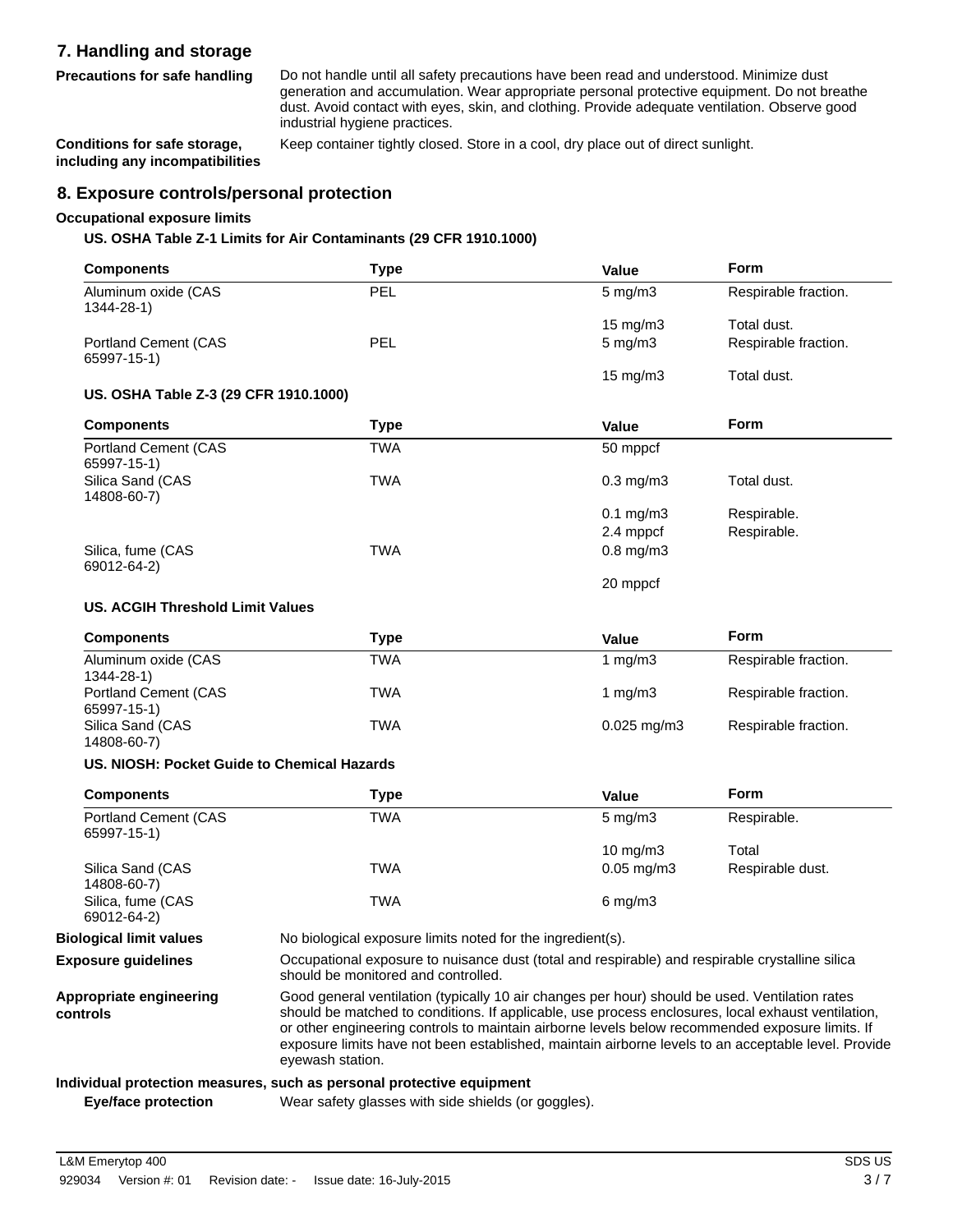| <b>Skin protection</b>            |                                                                                                                                                                                                                                                                                                       |
|-----------------------------------|-------------------------------------------------------------------------------------------------------------------------------------------------------------------------------------------------------------------------------------------------------------------------------------------------------|
| <b>Hand protection</b>            | Wear chemical-resistant, impervious gloves.                                                                                                                                                                                                                                                           |
| <b>Other</b>                      | Wear appropriate chemical resistant clothing.                                                                                                                                                                                                                                                         |
| <b>Respiratory protection</b>     | Wear a dust mask if dust is generated above exposure limits.                                                                                                                                                                                                                                          |
| <b>Thermal hazards</b>            | Wear appropriate thermal protective clothing, when necessary.                                                                                                                                                                                                                                         |
| General hygiene<br>considerations | Always observe good personal hygiene measures, such as washing after handling the material<br>and before eating, drinking, and/or smoking. Routinely wash work clothing and protective<br>equipment to remove contaminants. Contaminated work clothing should not be allowed out of the<br>workplace. |

# **9. Physical and chemical properties**

| Appearance                                        |                                                                                               |
|---------------------------------------------------|-----------------------------------------------------------------------------------------------|
| <b>Physical state</b>                             | Solid.                                                                                        |
| <b>Form</b>                                       | Powder.                                                                                       |
| Color                                             | Grey.                                                                                         |
| Odor                                              | Not available.                                                                                |
| <b>Odor threshold</b>                             | Not available.                                                                                |
| рH                                                | Not available.                                                                                |
| Melting point/freezing point                      | Not available.                                                                                |
| Initial boiling point and boiling<br>range        | Not available.                                                                                |
| <b>Flash point</b>                                | Not available.                                                                                |
| <b>Evaporation rate</b>                           | Not available.                                                                                |
| Flammability (solid, gas)                         | Not available.                                                                                |
| Upper/lower flammability or explosive limits      |                                                                                               |
| <b>Flammability limit - lower</b><br>(%)          | Not available.                                                                                |
| <b>Flammability limit - upper</b><br>(%)          | Not available.                                                                                |
| Vapor pressure                                    | Not available.                                                                                |
| Vapor density                                     | Not available.                                                                                |
| <b>Relative density</b>                           | 3                                                                                             |
| Solubility(ies)                                   |                                                                                               |
| Solubility (water)                                | Insoluble in water.                                                                           |
| <b>Partition coefficient</b><br>(n-octanol/water) | Not available.                                                                                |
| <b>Auto-ignition temperature</b>                  | Not available.                                                                                |
| <b>Decomposition temperature</b>                  | Not available.                                                                                |
| <b>Viscosity</b>                                  | Not available.                                                                                |
| 10. Stability and reactivity                      |                                                                                               |
| <b>Reactivity</b>                                 | The product is stable and non-reactive under normal conditions of use, storage and transport. |
| <b>Chemical stability</b>                         | Material is stable under normal conditions.                                                   |
| <b>Possibility of hazardous</b><br>reactions      | No dangerous reaction known under conditions of normal use.                                   |
| <b>Conditions to avoid</b>                        | Contact with incompatible materials.                                                          |
| Incompatible materials                            | Strong oxidizing agents.                                                                      |
| <b>Hazardous decomposition</b><br>products        | No hazardous decomposition products are known.                                                |

# **11. Toxicological information**

### **Information on likely routes of exposure**

**Inhalation** Dust irritates the respiratory system, and may cause coughing and difficulties in breathing.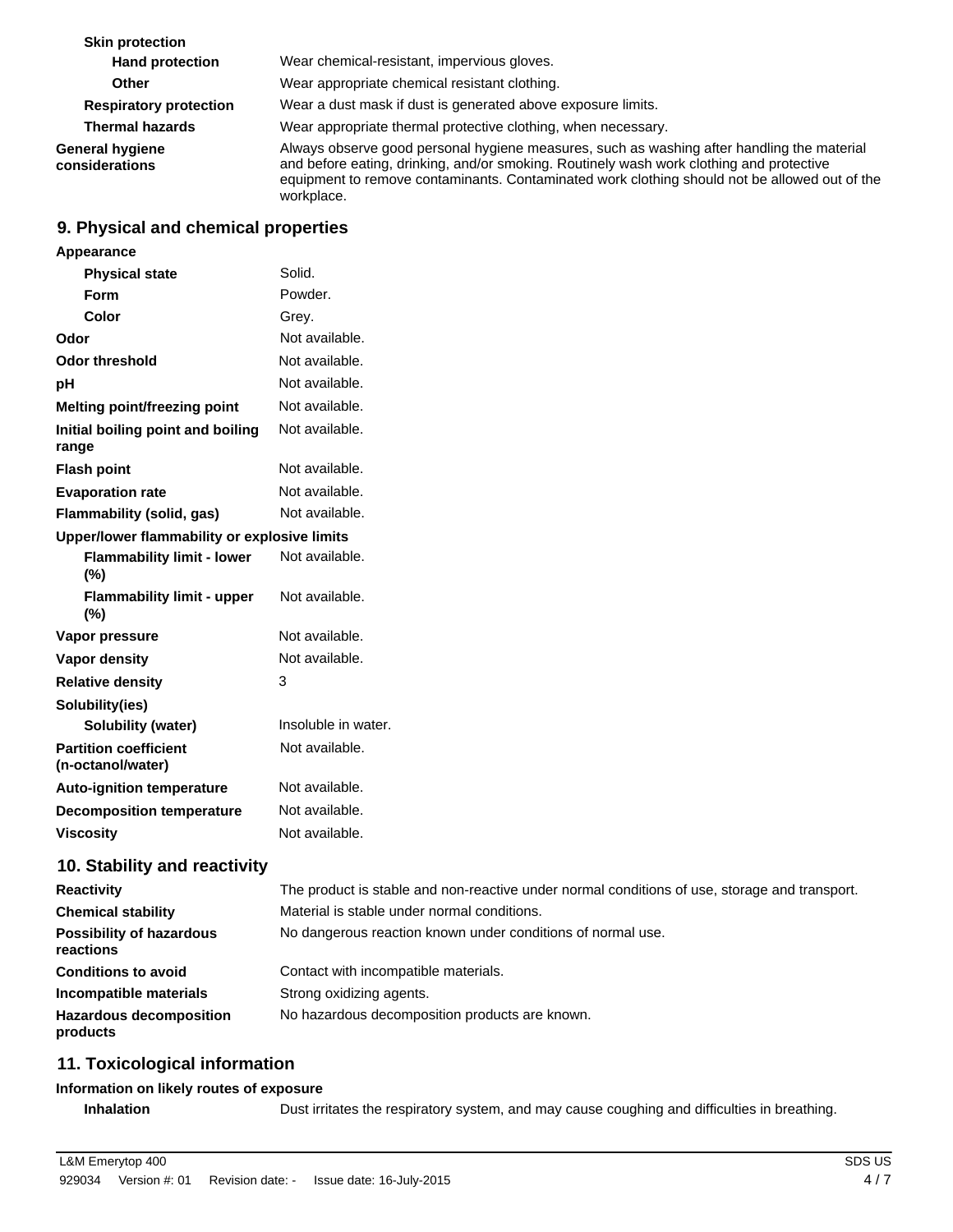| <b>Skin contact</b>                                                                               | Causes skin irritation. May cause an allergic skin reaction. Prolonged contact with wet<br>cement/mixture may cause burns.                                                                                                                                                                                                                                                                                                                                                                                                                                                                                                                                                                                                                                                                                                                                                                                                                                                                                                                                                                                                                                                                                                                                                                  |  |  |
|---------------------------------------------------------------------------------------------------|---------------------------------------------------------------------------------------------------------------------------------------------------------------------------------------------------------------------------------------------------------------------------------------------------------------------------------------------------------------------------------------------------------------------------------------------------------------------------------------------------------------------------------------------------------------------------------------------------------------------------------------------------------------------------------------------------------------------------------------------------------------------------------------------------------------------------------------------------------------------------------------------------------------------------------------------------------------------------------------------------------------------------------------------------------------------------------------------------------------------------------------------------------------------------------------------------------------------------------------------------------------------------------------------|--|--|
| Eye contact                                                                                       | Causes serious eye damage. Prolonged contact with wet cement/mixture may cause burns.                                                                                                                                                                                                                                                                                                                                                                                                                                                                                                                                                                                                                                                                                                                                                                                                                                                                                                                                                                                                                                                                                                                                                                                                       |  |  |
| Ingestion                                                                                         | Swallowing may cause gastrointestinal irritation.                                                                                                                                                                                                                                                                                                                                                                                                                                                                                                                                                                                                                                                                                                                                                                                                                                                                                                                                                                                                                                                                                                                                                                                                                                           |  |  |
| Symptoms related to the<br>physical, chemical and<br>toxicological characteristics                | Rash. Coughing. Irritant effects. Symptoms may include stinging, tearing, redness, swelling, and<br>blurred vision. Permanent eye damage including blindness could result. Prolonged exposure may<br>cause chronic effects.                                                                                                                                                                                                                                                                                                                                                                                                                                                                                                                                                                                                                                                                                                                                                                                                                                                                                                                                                                                                                                                                 |  |  |
| Information on toxicological effects                                                              |                                                                                                                                                                                                                                                                                                                                                                                                                                                                                                                                                                                                                                                                                                                                                                                                                                                                                                                                                                                                                                                                                                                                                                                                                                                                                             |  |  |
| <b>Acute toxicity</b>                                                                             | May cause respiratory irritation.                                                                                                                                                                                                                                                                                                                                                                                                                                                                                                                                                                                                                                                                                                                                                                                                                                                                                                                                                                                                                                                                                                                                                                                                                                                           |  |  |
| <b>Skin corrosion/irritation</b>                                                                  | Causes skin irritation.                                                                                                                                                                                                                                                                                                                                                                                                                                                                                                                                                                                                                                                                                                                                                                                                                                                                                                                                                                                                                                                                                                                                                                                                                                                                     |  |  |
| Serious eye damage/eye<br>irritation                                                              | Causes serious eye damage.                                                                                                                                                                                                                                                                                                                                                                                                                                                                                                                                                                                                                                                                                                                                                                                                                                                                                                                                                                                                                                                                                                                                                                                                                                                                  |  |  |
| Respiratory or skin sensitization                                                                 |                                                                                                                                                                                                                                                                                                                                                                                                                                                                                                                                                                                                                                                                                                                                                                                                                                                                                                                                                                                                                                                                                                                                                                                                                                                                                             |  |  |
| <b>Respiratory sensitization</b>                                                                  | No data available.                                                                                                                                                                                                                                                                                                                                                                                                                                                                                                                                                                                                                                                                                                                                                                                                                                                                                                                                                                                                                                                                                                                                                                                                                                                                          |  |  |
| <b>Skin sensitization</b>                                                                         | May cause an allergic skin reaction.                                                                                                                                                                                                                                                                                                                                                                                                                                                                                                                                                                                                                                                                                                                                                                                                                                                                                                                                                                                                                                                                                                                                                                                                                                                        |  |  |
| <b>Germ cell mutagenicity</b>                                                                     | No data available to indicate product or any components present at greater than 0.1% are<br>mutagenic or genotoxic.                                                                                                                                                                                                                                                                                                                                                                                                                                                                                                                                                                                                                                                                                                                                                                                                                                                                                                                                                                                                                                                                                                                                                                         |  |  |
| Carcinogenicity                                                                                   | May cause cancer. In 1997, IARC (the International Agency for Research on Cancer) concluded<br>that crystalline silica inhaled from occupational sources can cause lung cancer in humans.<br>However in making the overall evaluation, IARC noted that "carcinogenicity was not detected in all<br>industrial circumstances studied. Carcinogenicity may be dependent on inherent characteristics of<br>the crystalline silica or on external factors affecting its biological activity or distribution of its<br>polymorphs." (IARC Monographs on the evaluation of the carcinogenic risks of chemicals to<br>humans, Silica, silicates dust and organic fibres, 1997, Vol. 68, IARC, Lyon, France.) In June<br>2003, SCOEL (the EU Scientific Committee on Occupational Exposure Limits) concluded that the<br>main effect in humans of the inhalation of respirable crystalline silica dust is silicosis. "There is<br>sufficient information to conclude that the relative risk of lung cancer is increased in persons with<br>silicosis (and, apparently, not in employees without silicosis exposed to silica dust in quarries and<br>in the ceramic industry). Therefore, preventing the onset of silicosis will also reduce the cancer<br>risk" (SCOEL SUM Doc 94-final, June 2003) |  |  |
| IARC Monographs. Overall Evaluation of Carcinogenicity                                            |                                                                                                                                                                                                                                                                                                                                                                                                                                                                                                                                                                                                                                                                                                                                                                                                                                                                                                                                                                                                                                                                                                                                                                                                                                                                                             |  |  |
| Silica Sand (CAS 14808-60-7)<br>Silica, fume (CAS 69012-64-2)<br><b>NTP Report on Carcinogens</b> | 1 Carcinogenic to humans.<br>3 Not classifiable as to carcinogenicity to humans.                                                                                                                                                                                                                                                                                                                                                                                                                                                                                                                                                                                                                                                                                                                                                                                                                                                                                                                                                                                                                                                                                                                                                                                                            |  |  |
| Silica Sand (CAS 14808-60-7)                                                                      | Known To Be Human Carcinogen.                                                                                                                                                                                                                                                                                                                                                                                                                                                                                                                                                                                                                                                                                                                                                                                                                                                                                                                                                                                                                                                                                                                                                                                                                                                               |  |  |
| Not listed.                                                                                       | OSHA Specifically Regulated Substances (29 CFR 1910.1001-1050)                                                                                                                                                                                                                                                                                                                                                                                                                                                                                                                                                                                                                                                                                                                                                                                                                                                                                                                                                                                                                                                                                                                                                                                                                              |  |  |
| <b>Reproductive toxicity</b>                                                                      | This product is not expected to cause reproductive or developmental effects.                                                                                                                                                                                                                                                                                                                                                                                                                                                                                                                                                                                                                                                                                                                                                                                                                                                                                                                                                                                                                                                                                                                                                                                                                |  |  |
| Specific target organ toxicity -<br>single exposure                                               | May cause respiratory irritation.                                                                                                                                                                                                                                                                                                                                                                                                                                                                                                                                                                                                                                                                                                                                                                                                                                                                                                                                                                                                                                                                                                                                                                                                                                                           |  |  |
| Specific target organ toxicity -<br>repeated exposure                                             | May cause damage to organs (lung) through prolonged or repeated exposure.                                                                                                                                                                                                                                                                                                                                                                                                                                                                                                                                                                                                                                                                                                                                                                                                                                                                                                                                                                                                                                                                                                                                                                                                                   |  |  |
| <b>Aspiration hazard</b>                                                                          | Due to the physical form of the product it is not an aspiration hazard.                                                                                                                                                                                                                                                                                                                                                                                                                                                                                                                                                                                                                                                                                                                                                                                                                                                                                                                                                                                                                                                                                                                                                                                                                     |  |  |
| <b>Chronic effects</b>                                                                            | Prolonged or repeated exposure may cause lung injury, including silicosis.                                                                                                                                                                                                                                                                                                                                                                                                                                                                                                                                                                                                                                                                                                                                                                                                                                                                                                                                                                                                                                                                                                                                                                                                                  |  |  |
| 12. Ecological information                                                                        |                                                                                                                                                                                                                                                                                                                                                                                                                                                                                                                                                                                                                                                                                                                                                                                                                                                                                                                                                                                                                                                                                                                                                                                                                                                                                             |  |  |
| <b>Ecotoxicity</b>                                                                                | Not expected to be harmful to aquatic organisms.                                                                                                                                                                                                                                                                                                                                                                                                                                                                                                                                                                                                                                                                                                                                                                                                                                                                                                                                                                                                                                                                                                                                                                                                                                            |  |  |
| Persistence and degradability                                                                     | No data is available on the degradability of this product.                                                                                                                                                                                                                                                                                                                                                                                                                                                                                                                                                                                                                                                                                                                                                                                                                                                                                                                                                                                                                                                                                                                                                                                                                                  |  |  |
| <b>Bioaccumulative potential</b>                                                                  | No data available for this product.                                                                                                                                                                                                                                                                                                                                                                                                                                                                                                                                                                                                                                                                                                                                                                                                                                                                                                                                                                                                                                                                                                                                                                                                                                                         |  |  |
| <b>Mobility in soil</b>                                                                           | The product is not mobile in soil.                                                                                                                                                                                                                                                                                                                                                                                                                                                                                                                                                                                                                                                                                                                                                                                                                                                                                                                                                                                                                                                                                                                                                                                                                                                          |  |  |
| Other adverse effects                                                                             | No other adverse environmental effects (e.g. ozone depletion, photochemical ozone creation<br>potential, endocrine disruption, global warming potential) are expected from this component.                                                                                                                                                                                                                                                                                                                                                                                                                                                                                                                                                                                                                                                                                                                                                                                                                                                                                                                                                                                                                                                                                                  |  |  |
| 13. Disposal considerations                                                                       |                                                                                                                                                                                                                                                                                                                                                                                                                                                                                                                                                                                                                                                                                                                                                                                                                                                                                                                                                                                                                                                                                                                                                                                                                                                                                             |  |  |
| <b>Disposal instructions</b>                                                                      | Dispose of contents/container in accordance with local/regional/national/international regulations.<br>Do not contaminate ponds, waterways or ditches with chemical or used container.                                                                                                                                                                                                                                                                                                                                                                                                                                                                                                                                                                                                                                                                                                                                                                                                                                                                                                                                                                                                                                                                                                      |  |  |
| Hazardous waste code                                                                              | The waste code should be assigned in discussion between the user, the producer and the waste                                                                                                                                                                                                                                                                                                                                                                                                                                                                                                                                                                                                                                                                                                                                                                                                                                                                                                                                                                                                                                                                                                                                                                                                |  |  |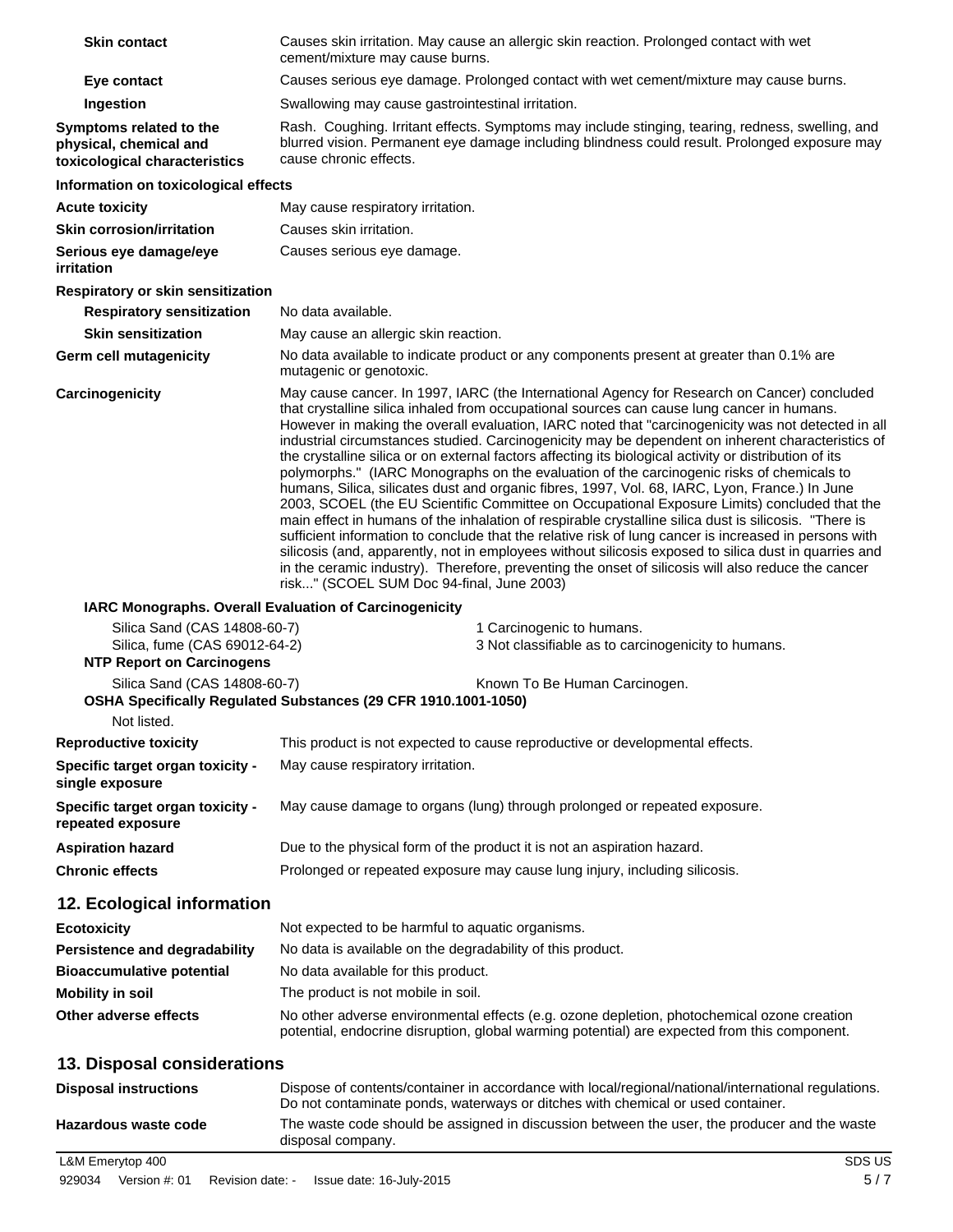| Waste from residues / unused<br>products                                                           | Dispose of in accordance with local regulations. Empty containers or liners may retain some<br>product residues. This material and its container must be disposed of in a safe manner (see:<br>Disposal instructions). |                   |                                                                                             |
|----------------------------------------------------------------------------------------------------|------------------------------------------------------------------------------------------------------------------------------------------------------------------------------------------------------------------------|-------------------|---------------------------------------------------------------------------------------------|
| <b>Contaminated packaging</b>                                                                      | Empty containers should be taken to an approved waste handling site for recycling or disposal.<br>Since emptied containers may retain product residue, follow label warnings even after container is<br>emptied.       |                   |                                                                                             |
| 14. Transport information                                                                          |                                                                                                                                                                                                                        |                   |                                                                                             |
| <b>DOT</b>                                                                                         |                                                                                                                                                                                                                        |                   |                                                                                             |
| Not regulated as dangerous goods.                                                                  |                                                                                                                                                                                                                        |                   |                                                                                             |
| <b>IATA</b>                                                                                        |                                                                                                                                                                                                                        |                   |                                                                                             |
| Not regulated as dangerous goods.<br><b>IMDG</b>                                                   |                                                                                                                                                                                                                        |                   |                                                                                             |
| Not regulated as dangerous goods.                                                                  |                                                                                                                                                                                                                        |                   |                                                                                             |
| Transport in bulk according to<br>Annex II of MARPOL 73/78 and<br>the IBC Code                     | This substance/mixture is not intended to be transported in bulk.                                                                                                                                                      |                   |                                                                                             |
| 15. Regulatory information                                                                         |                                                                                                                                                                                                                        |                   |                                                                                             |
| <b>US federal regulations</b>                                                                      | Standard, 29 CFR 1910.1200.                                                                                                                                                                                            |                   | This product is a "Hazardous Chemical" as defined by the OSHA Hazard Communication          |
| TSCA Section 12(b) Export Notification (40 CFR 707, Subpt. D)                                      |                                                                                                                                                                                                                        |                   |                                                                                             |
| Not regulated.                                                                                     |                                                                                                                                                                                                                        |                   |                                                                                             |
| OSHA Specifically Regulated Substances (29 CFR 1910.1001-1050)                                     |                                                                                                                                                                                                                        |                   |                                                                                             |
| Not listed.                                                                                        |                                                                                                                                                                                                                        |                   |                                                                                             |
| <b>CERCLA Hazardous Substance List (40 CFR 302.4)</b><br>Not listed.                               |                                                                                                                                                                                                                        |                   |                                                                                             |
|                                                                                                    |                                                                                                                                                                                                                        |                   |                                                                                             |
| Superfund Amendments and Reauthorization Act of 1986 (SARA)<br><b>Hazard categories</b>            | Immediate Hazard - Yes                                                                                                                                                                                                 |                   |                                                                                             |
|                                                                                                    | Delayed Hazard - Yes                                                                                                                                                                                                   |                   |                                                                                             |
|                                                                                                    | Fire Hazard - No<br>Pressure Hazard - No                                                                                                                                                                               |                   |                                                                                             |
|                                                                                                    | Reactivity Hazard - No                                                                                                                                                                                                 |                   |                                                                                             |
| SARA 302 Extremely hazardous substance                                                             |                                                                                                                                                                                                                        |                   |                                                                                             |
| Not listed.                                                                                        |                                                                                                                                                                                                                        |                   |                                                                                             |
| SARA 311/312 Hazardous Yes                                                                         |                                                                                                                                                                                                                        |                   |                                                                                             |
| chemical                                                                                           |                                                                                                                                                                                                                        |                   |                                                                                             |
| SARA 313 (TRI reporting)                                                                           |                                                                                                                                                                                                                        |                   |                                                                                             |
| <b>Chemical name</b>                                                                               |                                                                                                                                                                                                                        | <b>CAS number</b> | % by wt.                                                                                    |
| Aluminum oxide                                                                                     |                                                                                                                                                                                                                        | 1344-28-1         | $35 - 45$                                                                                   |
| Other federal regulations                                                                          |                                                                                                                                                                                                                        |                   |                                                                                             |
| Clean Air Act (CAA) Section 112 Hazardous Air Pollutants (HAPs) List                               |                                                                                                                                                                                                                        |                   |                                                                                             |
| Not regulated.<br>Clean Air Act (CAA) Section 112(r) Accidental Release Prevention (40 CFR 68.130) |                                                                                                                                                                                                                        |                   |                                                                                             |
| Not regulated.                                                                                     |                                                                                                                                                                                                                        |                   |                                                                                             |
| <b>Safe Drinking Water Act</b><br>(SDWA)                                                           | Not regulated.                                                                                                                                                                                                         |                   |                                                                                             |
| <b>US state regulations</b>                                                                        |                                                                                                                                                                                                                        |                   | WARNING: This product contains a chemical known to the State of California to cause cancer. |
| US. Massachusetts RTK - Substance List                                                             |                                                                                                                                                                                                                        |                   |                                                                                             |
| Aluminum oxide (CAS 1344-28-1)                                                                     |                                                                                                                                                                                                                        |                   |                                                                                             |
| Portland Cement (CAS 65997-15-1)                                                                   |                                                                                                                                                                                                                        |                   |                                                                                             |
| Silica Sand (CAS 14808-60-7)<br>Silica, fume (CAS 69012-64-2)                                      |                                                                                                                                                                                                                        |                   |                                                                                             |
|                                                                                                    | US. New Jersey Worker and Community Right-to-Know Act                                                                                                                                                                  |                   |                                                                                             |

Aluminum oxide (CAS 1344-28-1) Portland Cement (CAS 65997-15-1) Silica Sand (CAS 14808-60-7)